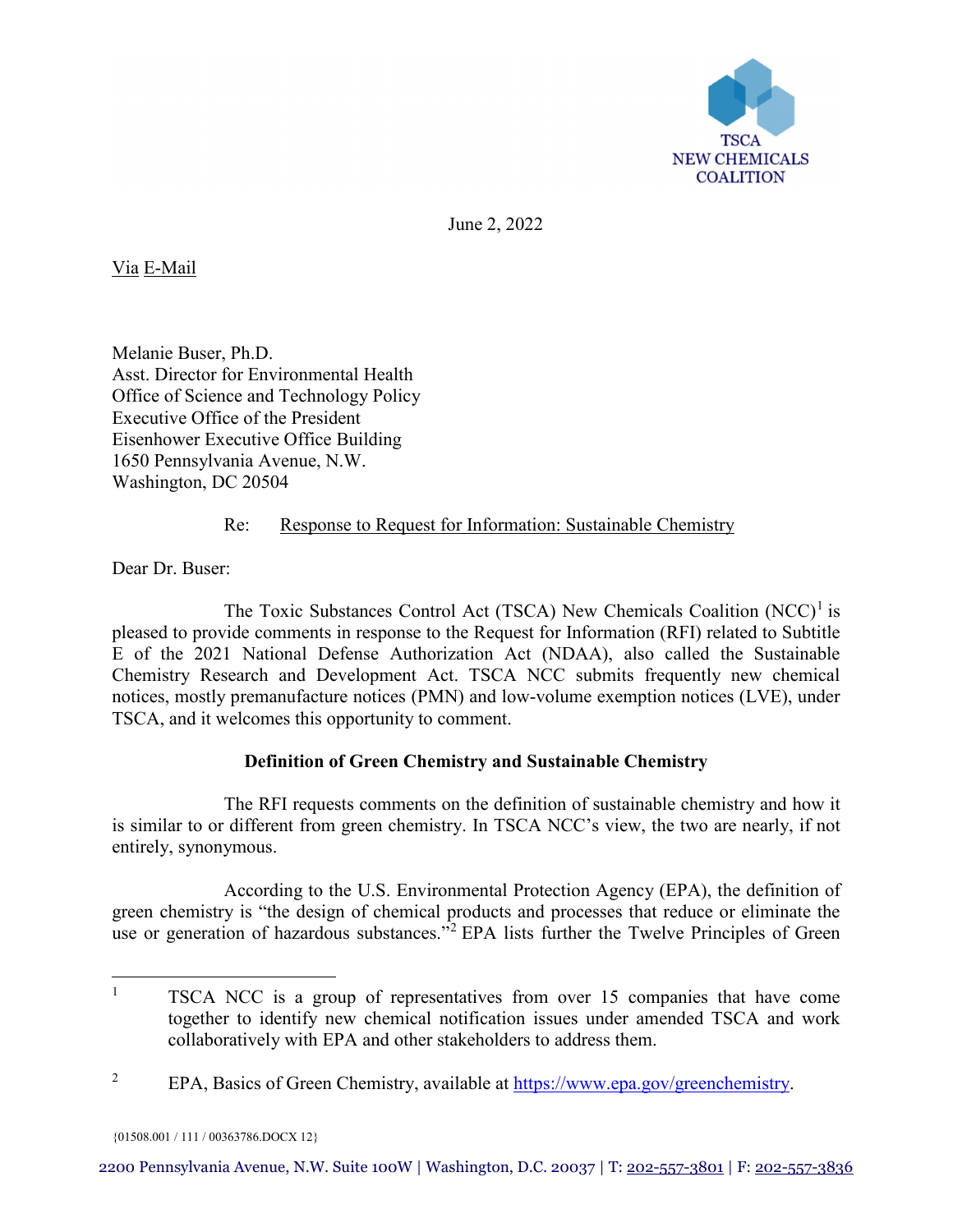

Chemistry.<sup>[3](#page-1-0)</sup> While some may view green chemistry as focusing on only what is made,<sup>[4](#page-1-1)</sup> neither the definition nor the principles are so limited. In fact, the majority of the principles relate to how chemicals are made. The principles include:

- Designing chemicals to be less hazardous:
	- $\triangleright$  Design safer chemicals and products;
	- $\triangleright$  Design for degradation;
	- $\triangleright$  Minimize the potential for accidents;
- $\blacksquare$  How chemicals are made:
	- $\triangleright$  Prevent waste;
	- $\triangleright$  Maximize atom economy;
	- $\triangleright$  Design less hazardous syntheses;
	- $\triangleright$  Use safer solvents;
	- $\triangleright$  Increase energy efficiency;
	- Avoid chemical derivatives;
	- $\triangleright$  Use catalysts;
	- $\triangleright$  Analyze in real time;
	- $\triangleright$  Minimize the potential for accidents; and

<span id="page-1-0"></span> <sup>3</sup> *Id.*

<span id="page-1-1"></span><sup>4</sup> 87 Fed. Reg. 19539, 19540 (Apr. 4, 2022).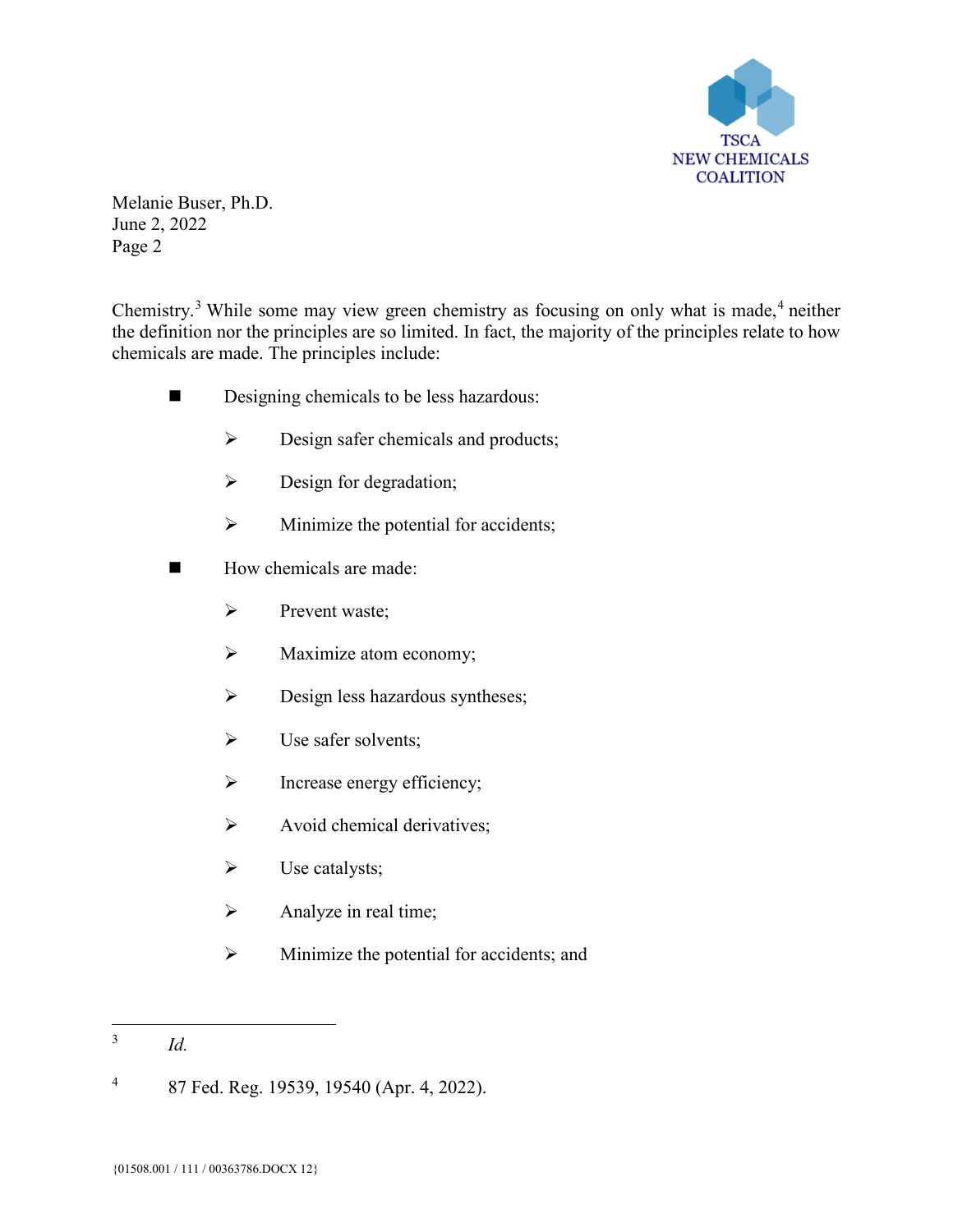

What chemicals are made from:

 $\triangleright$  Use renewable feedstocks.

These principles align well with Congress's goal to "promote efficient use of resources in developing new materials, processes, and technologies that support viable long-term solutions to a significant number of challenges."<sup>[5](#page-2-0)</sup> Some have also argued that green chemistry excludes competitiveness (cost or performance). The principle related to designing chemicals specifically states that chemical products should be "fully effective" in addition to having little or no toxicity. Implicit in the definition of green chemistry, "the design of chemical products and processes that reduce or eliminate the use or generation of hazardous substances," is competitiveness. If a chemical product is not competitive in the marketplace, it is less likely to be purchased and, as a result, will not achieve the specified outcome (to "reduce or eliminate the use or generation of hazardous substances"). Competing successfully in the market on a cost/performance basis is implied in the definition of green chemistry, even if it is not explicitly stated.

Sustainable chemistry has been defined by the Organization for Economic Cooperation and Development (OECD) as follows:[6](#page-2-1)

> *"Sustainable chemistry is a scientific concept that seeks to improve the efficiency with which natural resources are used to meet human needs for chemical products and services. Sustainable chemistry encompasses the design, manufacture and use of efficient, effective, safe and more environmentally benign chemical products and processes."*

> Sustainable chemistry is also a process that stimulates innovation across all sectors to design and discover new chemicals, production processes, and product stewardship practices that will provide increased performance and increased value while meeting the goals of protecting and enhancing human health and the environment.

<span id="page-2-0"></span>5 *Id*. (citation omitted).

<span id="page-2-1"></span><sup>6</sup> OECD, Sustainable Chemistry, available at [https://www.oecd.org/chemicalsafety/risk](https://www.oecd.org/chemicalsafety/risk-management/sustainablechemistry.htm)[management/sustainablechemistry.htm.](https://www.oecd.org/chemicalsafety/risk-management/sustainablechemistry.htm)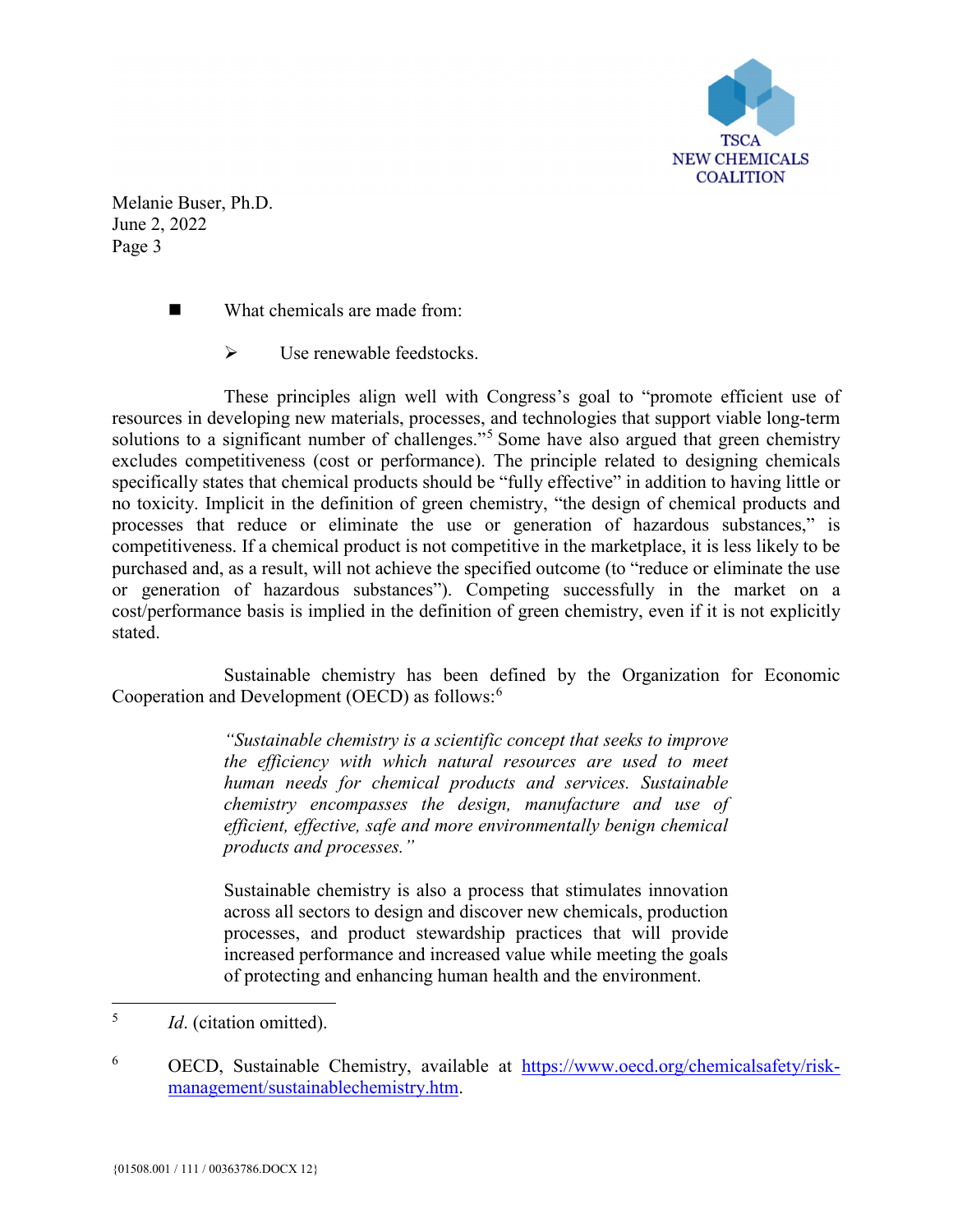

OECD does not identify more specific principles, but the definitions are substantially similar. The least evident aspect of sustainability in these definitions is sustainability benefits that may accrue during the use phase. A novel chemistry technology may have some hazards and may be manufactured from extracted materials, but could still have substantial environmental and/or health benefits in the use phase. For example, a mined metal incorporated into a product that improves transportation carbon efficiency by 50 percent could be well worth the potential risks during manufacturing and processing to achieve the benefits during the use phase and, therefore, could be considered green or sustainable chemistry.

A key feature of both terms is that they are relative, not absolute. New technologies should be evaluated relative to incumbent technologies. A key question is whether the new technology is "greener" or "more sustainable" than the technology it seeks to replace. Chemists across the board (academia, industry, government, non-governmental organizations) should aim for the lowest possible hazard from the most easily obtained feedstocks in the most efficient manner, but the reality is that some new chemical technologies may not be entirely nonhazardous and will still be preferable to and more sustainable than existing chemical technologies. Designing for sustainability will be asymptotic with a true sustainable state; chemistry designers and decision-makers need to recognize that greenness/sustainability is not a threshold determination.

Sustainability also requires consideration within a specific use category. For example, all surfactants have properties that are characteristic -- they decrease the surface tension at liquid interfaces. As a result, all surfactants have hazards related to the characteristic (*e.g*., eye irritation and some aquatic toxicity). Whether one surfactant is more sustainable than another, stakeholders should recognize that there is a limit to whether such a characteristic can be designed out entirely. Instead, one must compare the characteristics between (or among) specific surfactants.

### **Policy Considerations**

TSCA NCC writes primarily to emphasize that, in our view, EPA's Office of Pollution Prevention and Toxics (OPPT) is implementing the Frank R. Lautenberg Chemical Safety for the 21st Century Act (Lautenberg) in a manner that is inconsistent with the statutory language, Congress's intent, and stakeholders' interests of achieving sustainability. As discussed in more detail below, it is TSCA NCC's view that OPPT's current policies implementing TSCA Section 5 impose a significant barrier to the commercial launch, implementation, and acceptance of new, more sustainable chemical technologies.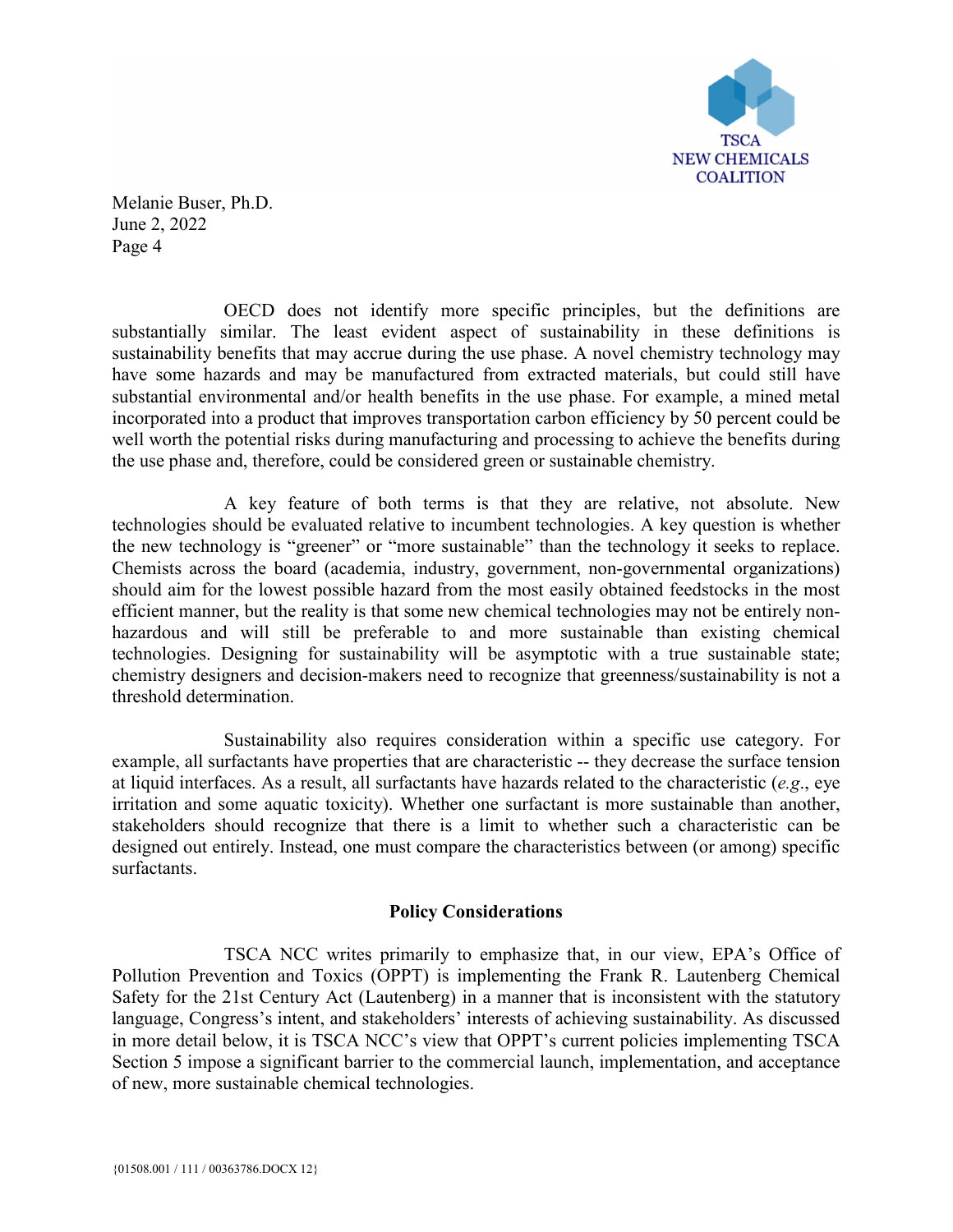

Specifically, TSCA NCC is concerned that OPPT is misinterpreting the meaning of "not likely to present an unreasonable risk of injury to health or the environment, without consideration of costs or other nonrisk factors, including an unreasonable risk to a potentially exposed or susceptible subpopulation identified as relevant by the Administrator under the conditions of use [including the intended, known, or reasonably foreseen conditions of use]." Since June 22, 2016, OPPT has been interpreting this term, almost exclusively, to mean that if a new chemical substance has a hazard other than low hazard to both health and the environment ("low/low" hazard), that the substance may present unreasonable risk and therefore must be subject to some restriction through an order and/or a Significant New Use Rule (SNUR).

Essentially, OPPT apparently views any condition of use as reasonably foreseen because "somebody might" exceed EPA's concern threshold, regardless of the hazard, toxicity, or exposure information in the submission or the output of EPA's models, and regardless of the improbability of the occurrence. In TSCA NCC's view this is a hazard-based standard, not a risk-based one, as is specified in Lautenberg. EPA seems to reserve the right to review all future potential conditions of use for unreasonable risk (using orders and SNURs) in an apparent attempt to turn TSCA into a registration statute like the Federal Insecticide, Fungicide, and Rodenticide Act (FIFRA).

If that had been Congress's intent, Congress could have and would have modeled Lautenberg on FIFRA and been explicit about the requirement that industry submit and EPA review any changes in intended or known conditions of use. Congress declined to do so. Congress instead required that EPA review the conditions of use that are intended, known, and reasonably foreseen. EPA has stated that "[r]easonably foreseen conditions of use will not be based on hypotheticals or conjecture."<sup>[8](#page-4-1)</sup> This language was standard in footnote 1 of TSCA Section 5(a)(2) ("not likely to present unreasonable risk") determination documents published by EPA. At some point, that language was removed from that standard footnote, apparently after the change in Administration in January 2021.

<span id="page-4-0"></span><sup>&</sup>lt;sup>7</sup> TSCA § 5(a)(3)(C) and § 3(4), by reference.

<span id="page-4-1"></span><sup>8</sup> EPA, Numerous examples in EPA's determination documents, for example, TSCA Section 5(a)(3) Determination for Premanufacture Notice (PMN) P-19-0135, footnote 1, available at [https://www.epa.gov/sites/default/files/2020-01/documents/p-19-](https://www.epa.gov/sites/default/files/2020-01/documents/p-19-0135_determination_non-cbi_final.pdf) 0135 determination non-cbi final.pdf.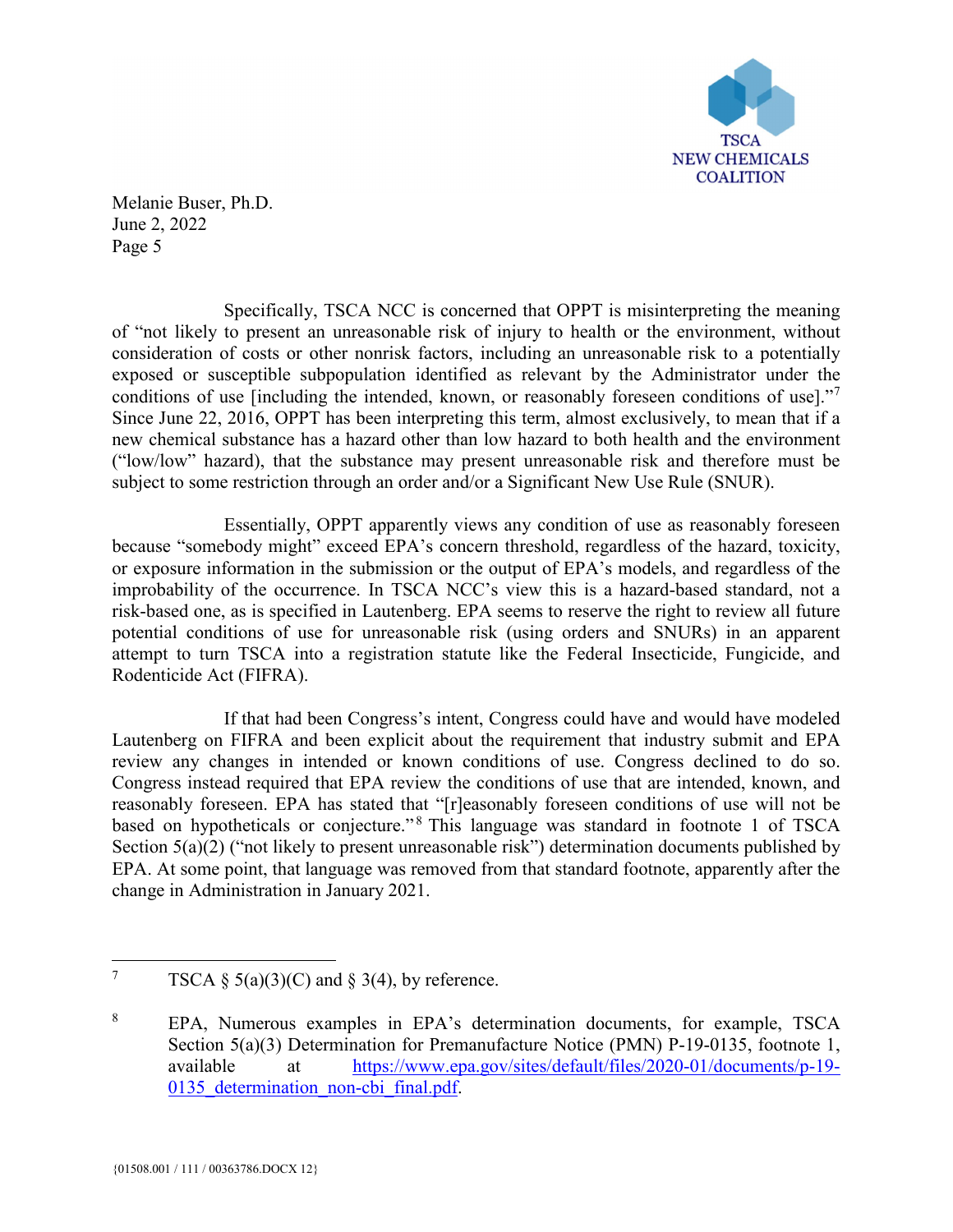

The meaning of reasonably foreseen is critical in informing EPA's risk management actions on new chemicals. If EPA continues to include any possible condition of use within the meaning of reasonably foreseen, EPA will continue to be implementing TSCA using a hazard-based standard, not a risk-based standard (as required by the statute). EPA will then continue to issue restrictions on all new chemicals that are not low/low for hazard. As a result, EPA will continue to put new chemicals at a significant disadvantage compared to incumbent technologies, regardless of the potential sustainability benefits of the new chemical.

Also troubling is that EPA imposes regulatory restrictions whether or not there are data on the new chemical substance. One of the drivers of TSCA reform was the perception that there is insufficient information to review the safety of chemicals, especially new chemicals. TSCA NCC members agree that information is required to inform a risk assessment, but TSCA NCC's view is that using a combination of models, data on analogs, and data on a substance can provide sufficient information to make a reasoned evaluation. What is especially concerning is that regardless of whether submitters submit robust data sets, if the data do not demonstrate that a substance is "low/low," EPA seems to impose controls in orders and/or SNURs. This seemingly reflexive response is a substantial disincentive to developing data on the substance. EPA's conduct suggests that unless the testing demonstrates "low/low" hazards, EPA will impose a regulation. If that is the case, there is little value to the submitter to develop data on a voluntary basis. For example, EPA might use its aquatic toxicity model to predict a concentration of concern (CoC) of 100 parts per billion (ppb). All actors in the supply chain may be under that threshold for all conditions of use (the intended, known, and worst-case predicted conditions of use), but EPA imposes the CoC as a limit because "somebody might" exceed that limit even though EPA has no basis for that conclusion other than conjecture. A submitter might perform expensive chronic toxicity testing on fish and daphnia to show that the CoC should be 200 ppb instead of 100 ppb, but that is not enough for EPA to forego the surface water restriction. Since no actors in the supply chain were expected to exceed 100 ppb, having the limit be higher does nothing for the supply chain. Therefore, why invest the resources for the testing? As implemented currently, EPA's decision is not based on the extent of the data set for hazard or exposure; EPA's decision is based on whether or not EPA has identified a hazard other than "low/low."

### **New Chemicals Bias**

EPA has and continues to dismiss submitter concerns about the commercial effects of orders and SNURs. While EPA is correct that a SNUR that does not prohibit the intended conditions of use is not a regulatory barrier to commercial implementation, that view ignores the commercial effects of a SNUR (related largely to burdens of a SNUR on the rest of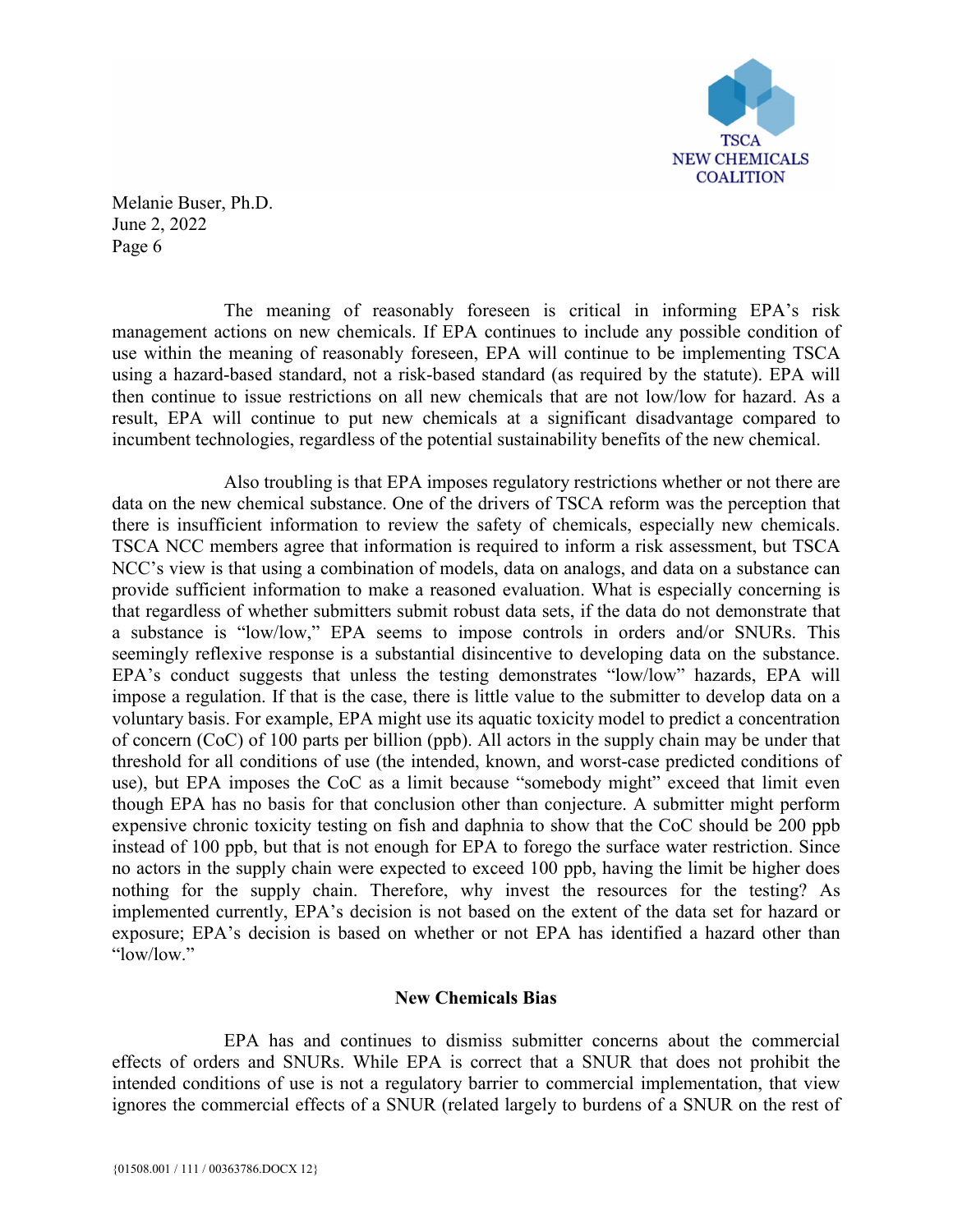

the supply chain). SNURs require notification to EPA prior to undertaking a significant new use (SNU), as defined in the SNUR itself,  $9$  so EPA concludes that if a company is not undertaking a SNU, a SNUR should not be a burden, but this ignores the other burdens of a SNUR.

TSCA NCC suggests this analogy as a means to help explain the burdens of a SNUR:

Consider an electric vehicle (EV) that is, over its life cycle, 50 percent more carbon efficient than a comparable gasoline-powered vehicle. Because the EV uses a "new engine" under the rules, EPA must review the EV under the reasonably foreseen conditions of use, and EPA finds that, if the EV is not subjected to routine maintenance, the EV has a 1 in 10,000 chance of causing a vehicle fire. As a result EPA issues a SNUR requiring that owners perform scheduled routine maintenance every 5,000 miles. An analysis of the existing gasolinepowered vehicle shows it has the same car fire risk when not maintained properly, but because that car's engine was "grandfathered in," it is not subject to a similar SNUR. The SNUR also requires that owners keep records of their compliance with the SNUR and, as is the case for all SNURs, notify EPA prior to driving the vehicle to another state for the first time (an analog of the TSCA Section 12(b) export notice requirement). If you fail to perform the routine maintenance, fail to keep records of that maintenance, or fail to inform EPA prior to the car being driven to a new state for the first time, you are in violation and could be subject to thousands of dollars in fines.

Would you choose the EV? Would you worry what EPA might do if you were 50 or 100 miles late to perform routine maintenance? What if you cannot find the paperwork documenting each required maintenance visit? What if your child takes the car to Ocean City for a summer trip and decides to drive up to Rehoboth Beach for the day without telling you so you can submit the required notice to EPA? Might you be hesitant to take on the enforcement risk? Is it reasonable for another driver to think that the potential penalties are too much of a risk and opt for the traditional engine?

Some companies, especially the large chemical companies, have robust systems to maintain and document compliance with orders and SNURs, but companies further down the supply chain that do not think of themselves as "chemical companies" often specifically avoid substances with SNURs. It is partly because of the perception that a SNUR implies a greater degree of hazard, as is implied in the procedures for SNUR rulemaking at 40 C.F.R. Section

<span id="page-6-0"></span><sup>&</sup>lt;sup>9</sup> 40 C.F.R. § 721.5.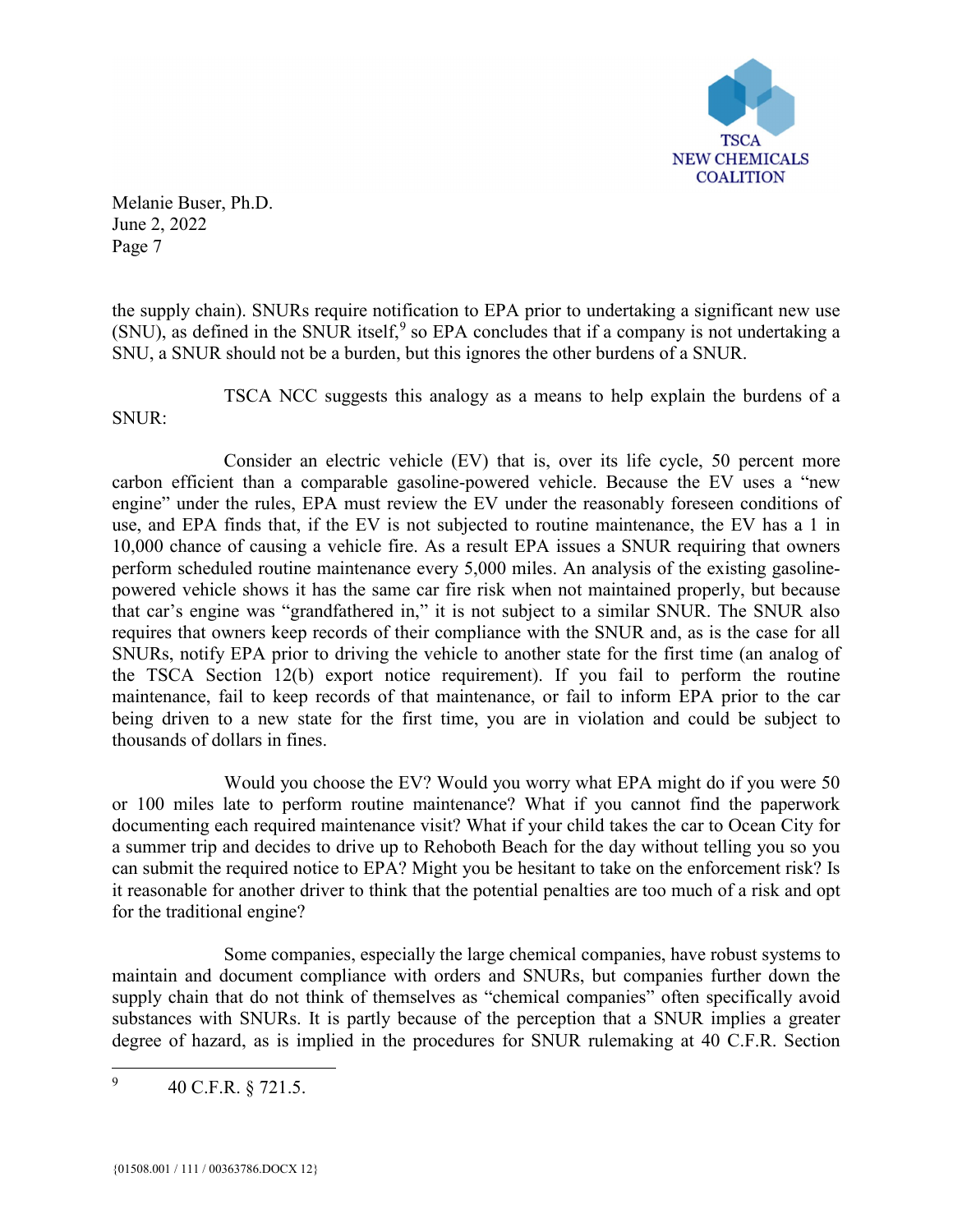

721.170(b), and the fact that SNURs trigger other reporting obligations such as TSCA Section 12(b) export notices and a lower threshold for Chemical Data Reporting (CDR), and partly because those companies do not want to take on the enforcement risk of a potential SNUR violation. EPA's review of new chemicals in isolation of the existing markets and EPA's indifference to the commercial effects of SNURs are the underpinnings of the new chemicals bias. The bias predates TSCA reform, but enactment of Lautenberg and EPA's implementation of the law have greatly exacerbated the problem.

One of the arguments that EPA is not imposing regulatory disadvantage on new chemicals is that EPA will impose similar regulations on existing chemicals as it works through its obligations under TSCA Section 6. Even if EPA is reviewing existing chemicals in the roughly three years allotted for its review of existing chemicals, given that there are over 40,000 substances listed as active on the TSCA Inventory, EPA will not assess any meaningful fraction of existing chemicals any time soon. As a result, new chemicals will continue to be commercialized on an uneven playing field because they are being regulated in ways that pose significant market disadvantages, even when there are sustainability benefits of the new chemical.

Below TSCA NCC suggests two policy changes that could reduce the new chemicals bias and together lower the barriers to commercial acceptance of more sustainable new chemicals.

# **EPA Must Bound the Meaning of Reasonably Foreseen**

It is not reasonable to interpret amended TSCA Section 5 to require that EPA issue protective controls whenever it identifies a hazard other than "low/low" as has been EPA's practice in the vast majority of cases since the enactment of the Lautenberg amendments.<sup>[10](#page-7-0)</sup>

<span id="page-7-0"></span><sup>&</sup>lt;sup>10</sup> Except for determinations in 2019 and 2020 when EPA implemented a policy that, while it may be the case that workers would not use routine personal protective equipment (PPE), such as gloves and goggles, in some cases, because of Occupational Safety and Health Administration (OSHA) requirements and widespread industrial practice, EPA determined that it would not conclude that absence of such PPE was reasonably foreseen. In those cases, if EPA found that routine PPE was sufficient to protect workers and that other measures to protect the general population, consumers, or the environment were not needed, EPA would conclude that such substances were "not likely to present unreasonable risk." This policy was reversed by the Biden Administration.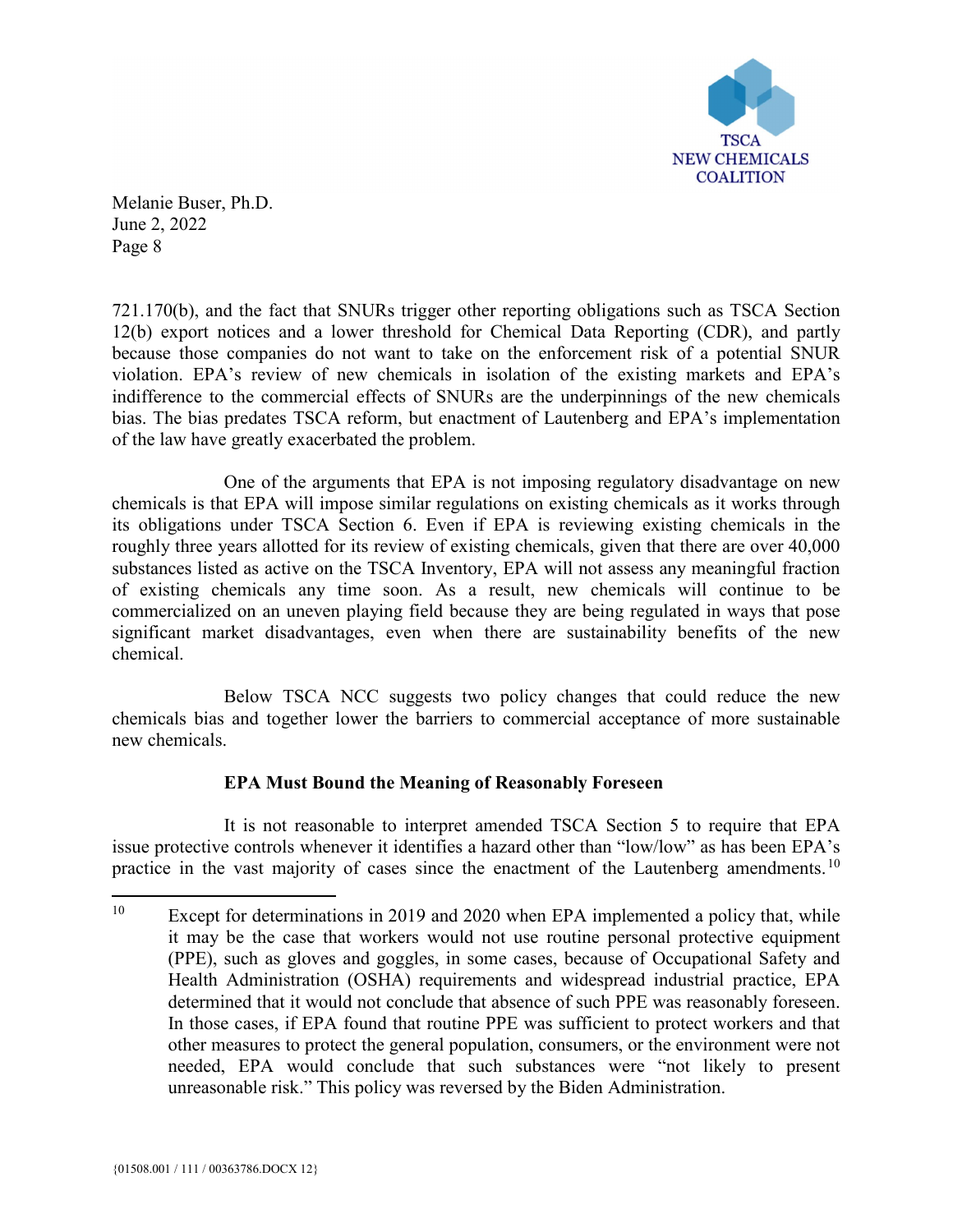

Congress opted not to turn TSCA into a registration statute in the model of FIFRA, so EPA should be implementing TSCA in a way that effectively achieves that end through EPA's interpretation of the statutory language.

Bergeson & Campbell, P.C. (B&C®), TSCA NCC's Legal Counsel, has been advocating for a wide stakeholder engagement effort in which OPPT would solicit and consider input on the meaning of "reasonably foreseen" and how unlikely a circumstance must be to be considered "not likely." Congress clearly did not intend for EPA to have a high degree of certainty to reach a "not likely" determination because Congress used the term "not likely to present an unreasonable risk under the [reasonably foreseen] condition of use" instead of the alternative "reasonable certainty of no harm" used in other chemical control statutes.

While many submitters view EPA's course of conduct as impermissible under the statute, submitters have been hesitant to challenge EPA in court, because no single new chemical is worth the time, expense, and potential reputational harm of suing EPA over an overly restrictive order or SNUR. Companies simply withdraw the submission and abandon the U.S. TSCA market for that substance.

### **Reduced Risk Considerations**

EPA has long had the authority to consider pollution prevention benefits<sup>[11](#page-8-0)</sup> and has, for decades, included an "optional pollution prevention" page in the PMN form. In past years, EPA had recognized new chemicals for Pollution Prevention Recognition.[12](#page-8-1) According to EPA's website, EPA has not identified any PMNs for recognition since 2010.[13](#page-8-2) It is not clear if PMN submitters are not providing the information or not seeking recognition, or if EPA is not seeing anything worthy of recognition or simply not operating the program any more.

<span id="page-8-2"></span><sup>13</sup> *Id.*

<span id="page-8-0"></span> <sup>11</sup> 42 U.S.C. § 13101 *et seq.* (1990).

<span id="page-8-1"></span><sup>12</sup> *See* EPA, P2 Recognition Project, available at [https://www.epa.gov/reviewing-new](https://www.epa.gov/reviewing-new-chemicals-under-toxic-substances-control-act-tsca/p2-recognition-project)[chemicals-under-toxic-substances-control-act-tsca/p2-recognition-project.](https://www.epa.gov/reviewing-new-chemicals-under-toxic-substances-control-act-tsca/p2-recognition-project)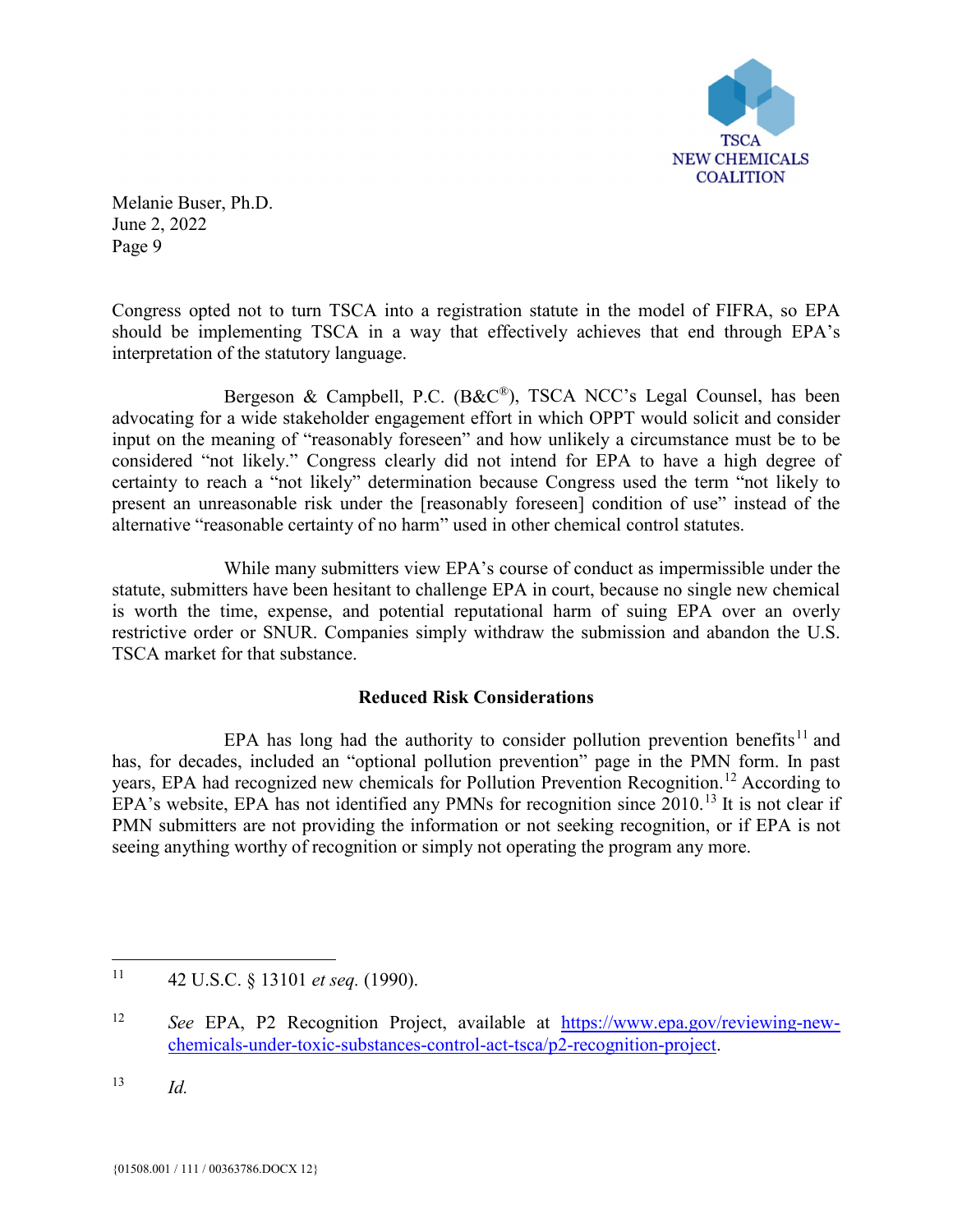

B&C professionals have written previously about why consideration of reduced risk is permitted in EPA's consideration of "unreasonable risk." [14](#page-9-0),[15](#page-9-1) EPA is prohibited from considering "costs or other nonrisk factors"[16](#page-9-2) in its evaluation of new chemicals, but reduced risk is, in B&C's view, a risk factor, and therefore can (and should) be considered in risk evaluations and, more importantly, in EPA's new chemical risk management decisions.

Among the questions that EPA needs to explain to submitters is what body of evidence is needed to justify EPA's consideration of reduced risk when evaluating risk or proposing risk management. Existing guidance on what should be provided on the Optional Pollution Prevention (P2) page is general and does not provide sufficient insight into EPA's thinking. EPA is open to information from submitters, including anything on the P2 page, but based on submitter experience and EPA's course of conduct, there appears to be no benefit for providing P2 information, meaning there is little value in investing time or resources into a fulsome P2 statement.

In TSCA NCC's view, EPA should take all potential P2 benefits into account and, if hazards are demonstrably reduced, the substance can be reasonably expected to reduce releases or exposures (*e.g*., because of reduced volatility), or the substance can be reasonably expected to provide P2 benefits during use or disposal, EPA should consider carefully whether issuing an order and/or a SNUR is in the best interest of protecting against unreasonable risk considering the hazards, potential exposures, and potential P2 benefits during use or disposal. If EPA needs specific information to support its evaluation, EPA should communicate that information to submitters, either prior to or during EPA's evaluation.

<span id="page-9-0"></span> <sup>14</sup> *See* Jeffery T. Morris, Ph.D., and Richard E. Engler, Ph.D. "Why the US EPA can, and should, evaluate the risk-reducing role a new chemical may play if allowed on the market, *Chemical Watch,* available at [https://chemicalwatch.com/220164/guest-column](https://chemicalwatch.com/220164/guest-column-why-the-us-epa-can-and-should-evaluate-the-risk-reducing-role-a-new-chemical-may-play-if-allowed-on-the-market)[why-the-us-epa-can-and-should-evaluate-the-risk-reducing-role-a-new-chemical-may](https://chemicalwatch.com/220164/guest-column-why-the-us-epa-can-and-should-evaluate-the-risk-reducing-role-a-new-chemical-may-play-if-allowed-on-the-market)[play-if-allowed-on-the-market.](https://chemicalwatch.com/220164/guest-column-why-the-us-epa-can-and-should-evaluate-the-risk-reducing-role-a-new-chemical-may-play-if-allowed-on-the-market)

<span id="page-9-1"></span><sup>15</sup> Lynn L. Bergeson, Richard E. Engler, Charles M. Auer, and Kathleen M. Roberts. "New Chemicals Under New TSCA -- Stalled Commercialization." Bloomberg Environment Insights (September 11-13, 2018), available at [http://www.lawbc.com/uploads/docs/00251156.pdf.](http://www.lawbc.com/uploads/docs/00251156.pdf)

<span id="page-9-2"></span><sup>&</sup>lt;sup>16</sup> TSCA § 5(a)(3).